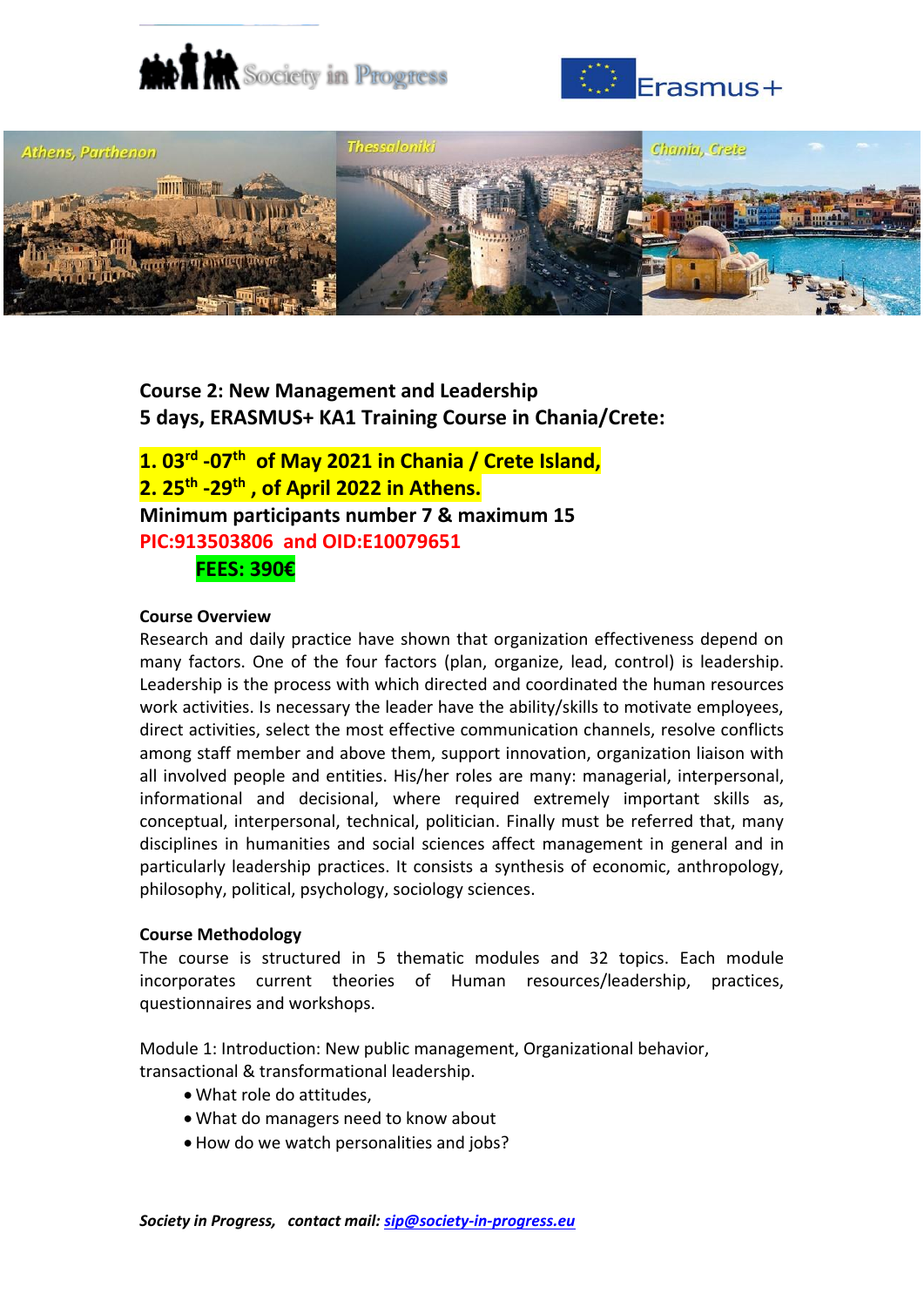



- Do personality attitudes differ across culture?
- What Is Organizational Culture?
- What is perception and what are influences?

Module 2: Understanding Groups and managing teamwork

- What is a **group**
- Work groups-work teams
- What are the stages of group development,
- Does group size effect group behavior,
- Are cohesion groups more effective,
- What makes a **team** effective.
- How do managers judge employees?
- How do managers deals with negative behavior in the workplace

## Module 3: Leaders-leadership

- How participative should a leader be?
- How do learners help followers?
- Three contemporary views from leadership
- What issues do today's leaders face?
- Management diversity: do men and women lead differently?
- Trust development/case application: what makes a good leader.

Module 4: Communication and interpersonal skills

- How managers communicate effectively?
- How communication process work?
- Nonverbal cues/how do affect communication
- What barriers keep communication from being effective communication?
- How managers overcome communication barriers?
- Networked communication skills/capacities
- What interpersonal skills manager's needs?

Module 5: Contemporary control issues

- Challenges that managers face in controlling the workplace
- Active learning skills/feedback/empowerment/conflict management/ negotiation skills

 **Decision makers and ethical issues/agency spirituality: Discuss** what it means to be socially responsible and what factors influence that decision, **Explain** how organizations can go up, **Discuss** the factors that lead to ethical and unethical behavior, **Describe** management's role in encouraging ethical behavior, **Discuss**  current social responsibility and ethics issues

Understanding yourself/workshop

## **Learning outcomes**

The participants will improve: